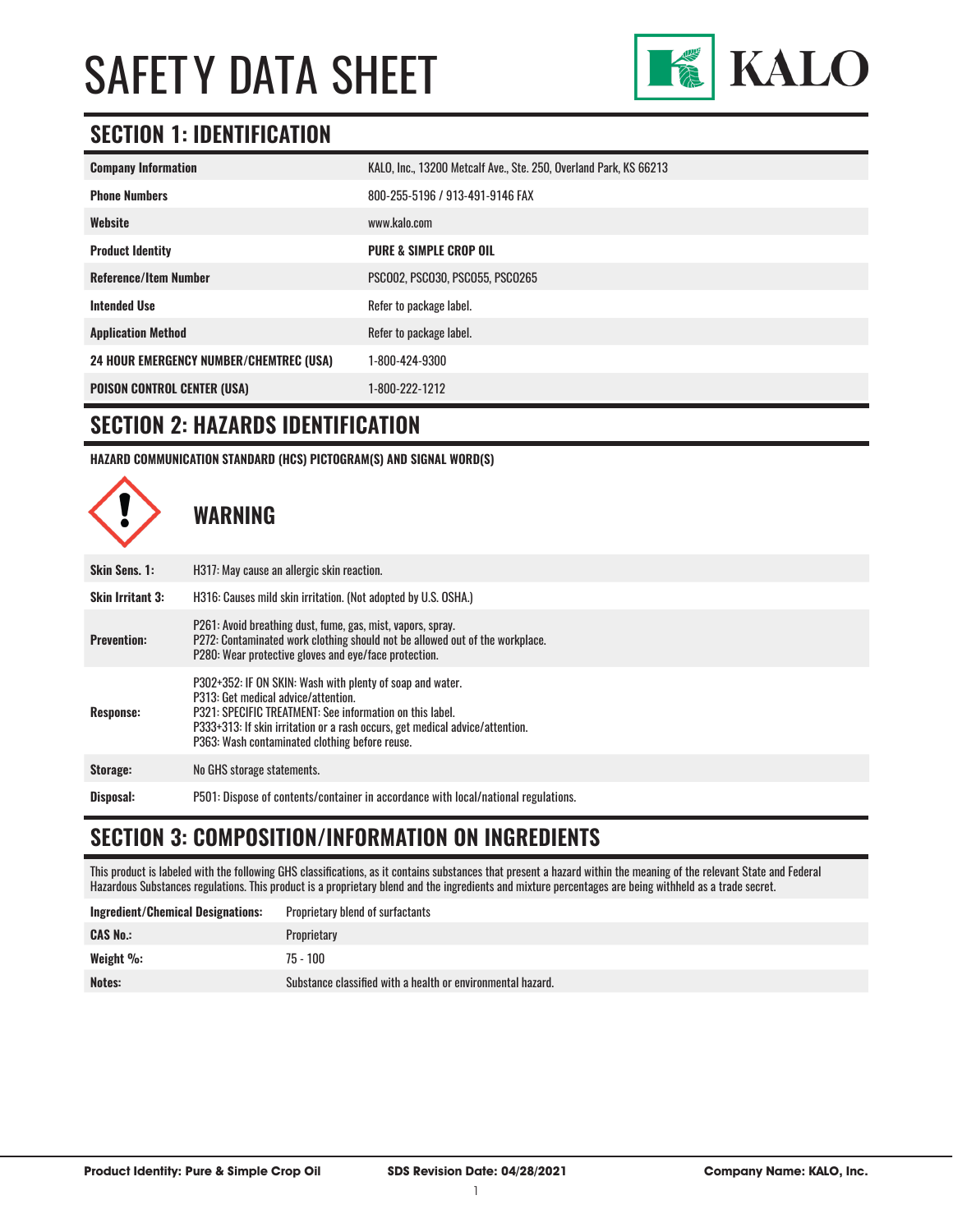

#### **SECTION 4: FIRST AID MEASURES**

#### **[DESCRIPTIONS]**

| General:    | In all cases of doubt, or when symptoms persist, seek medical attention. Never give anything by mouth to an unconscious person.                                                                                                         |
|-------------|-----------------------------------------------------------------------------------------------------------------------------------------------------------------------------------------------------------------------------------------|
| Inhalation: | Remove to fresh air. Keep patient warm and at rest. If breathing is irregular or stopped, give artificial respiration. If unconscious, place in the recovery<br>position and obtain immediate medical attention. Give nothing by mouth. |
| Eyes:       | Irrigate copiously with clean fresh water for at least 10 minutes, holding the eyelids apart and seek medical attention.                                                                                                                |
| Skin:       | Remove contaminated clothing. Wash skin thoroughly with soap and water or use a recognized skin cleanser. Do NOT use solvents or thinners.                                                                                              |
| Ingestion:  | If accidentally swallowed, obtain immediate medical attention. Keep at rest, Do NOT induce vomiting.                                                                                                                                    |
|             | [MOST IMPORTANT SYMPTOMS AND EFFECTS, BOTH ACUTE AND DELAYED]                                                                                                                                                                           |
| Overview:   | No adverse symptoms or effects anticipated under normal handling conditions. See Section 2 for further details.                                                                                                                         |
| Skin:       | May cause an allergic skin reaction. Causes mild skin irritation. (Not adopted by U.S. OSHA.)                                                                                                                                           |

#### **SECTION 5: FIREFIGHTING MEASURES**

**Extinguishing Media:** Alcohol resistant foam, CO2 , powder, or water spray. Do not use water jet. Special Hazards:<br>
Special Hazards:<br>
ohe he fermed Navarues was welding as outling terabos on as pear container, avan if continuous of sulfur, nitrogen or phosphorus may also be formed. Never use welding or cutting torches on or near container, even if empty. **Advice For Firefighters:** Evacuate area. Prevent contamination from run-off of adjacent areas, streams, drinking water and sewers. Do not flush down sewers or other drainage systems. Exposed firefighters must wear standard protective equipment and in enclosed areas self-contained breathing apparatus. Use water-spray to cool fire-exposed surfaces and personnel. ERG Guide No. 171

#### **SECTION 6: ACCIDENTAL RELEASE MEASURES**

| <b>Precautions/Procedures:</b>                                         | Keep all sources of ignition away from spill/release. In case of a major spill or spillage in a confined space evacuate the area and<br>check vapor levels.                                                                                                                                                                                                                                                                                                                                                                                                                                                                                                               |
|------------------------------------------------------------------------|---------------------------------------------------------------------------------------------------------------------------------------------------------------------------------------------------------------------------------------------------------------------------------------------------------------------------------------------------------------------------------------------------------------------------------------------------------------------------------------------------------------------------------------------------------------------------------------------------------------------------------------------------------------------------|
| <b>Environmental Precautions:</b>                                      | Do not allow spills to enter drains or water courses.                                                                                                                                                                                                                                                                                                                                                                                                                                                                                                                                                                                                                     |
| <b>Methods and Material For</b><br><b>Containment and Cleaning Up:</b> | Ventilate the area and avoid breathing vapors. Take the personal protective measures listed in Section 8. Contain and absorb spillage<br>with non-combustible materials (e.g. sand/earth/vermiculite). Place in closed containers outside buildings and dispose of according<br>to the Waste Regulations (see Section 13). Clean, preferably with a detergent. Do not use solvents. Do not allow spills to enter drains<br>or water courses. If drains, sewers, streams or lakes are contaminated, inform the local water company immediately. In the case of<br>contamination of rivers, streams, or lakes, the Environmental Protection Agency should also be informed. |

#### **SECTION 7: HANDLING AND STORAGE**

| <b>Precautions For Safe Handling:</b> | Do not get in eyes, on skin, or on clothing. Do not breathe vapors or mists. Keep container closed. Use only with adequate<br>ventilation. Use good personal hygiene practices. Wash hands before eating, drinking, smoking. Remove contaminated clothing<br>and wash before reuse. Destroy contaminated belts and shoes and other items that cannot be decontaminated. Have eyewash<br>accessible to use in handling area. See Section 2 for further details. |
|---------------------------------------|----------------------------------------------------------------------------------------------------------------------------------------------------------------------------------------------------------------------------------------------------------------------------------------------------------------------------------------------------------------------------------------------------------------------------------------------------------------|
| <b>Conditions For Safe Storage:</b>   | Store in tightly closed containers in dry, well-ventilated area, away from excessive heat and incompatibles.<br>See Section 2 for further details.                                                                                                                                                                                                                                                                                                             |
| <b>Incompatible Materials:</b>        | Oxidizing agents.                                                                                                                                                                                                                                                                                                                                                                                                                                              |
| <b>Specific End Use(s):</b>           | See product label.                                                                                                                                                                                                                                                                                                                                                                                                                                             |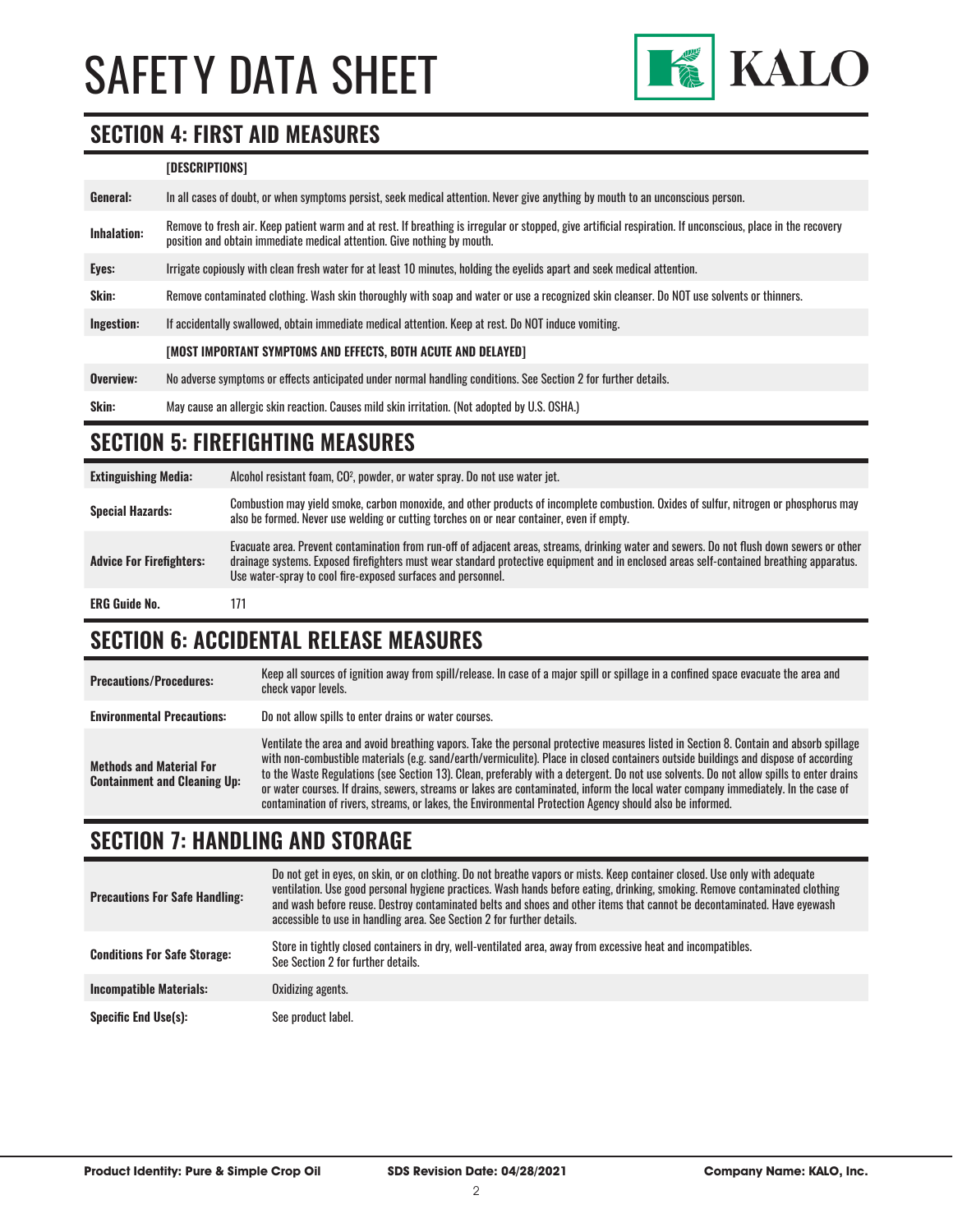

#### **SECTION 8: EXPOSURE CONTROLS/PERSONAL PROTECTION**

| <b>Exposure Data:</b> |                                                                                |               | This product contains the following ingredient with established limits for exposure under OSHA, ACGIH and/or NIOSH. |
|-----------------------|--------------------------------------------------------------------------------|---------------|---------------------------------------------------------------------------------------------------------------------|
| <b>CAS No.</b>        | Ingredient                                                                     | <b>Source</b> | <b>Value</b>                                                                                                        |
| Proprietary           | Distillates (petroleum), hydrotreated heavy paraffinic;<br>baseoil-unspecified | <b>OSHA</b>   | TWA: 5mg/m <sup>3</sup> 8 hours                                                                                     |
|                       |                                                                                | <b>ACGIH</b>  | No Established Limit                                                                                                |
|                       |                                                                                | NIOSH         | No Established Limit                                                                                                |

**Carcinogen Data:** This product contains the following ingredients (at greater than 0.1%) that are suspected of being or known to be a carcinogen under OSHA, NTP or IARC.

| <b>CAS No.</b>     | Ingredient                                                                     | <b>Source</b> | <b>Value</b>                                                          |
|--------------------|--------------------------------------------------------------------------------|---------------|-----------------------------------------------------------------------|
| <b>Proprietary</b> | Distillates (petroleum), hydrotreated heavy<br>paraffinic: baseoil-unspecified | <b>OSHA</b>   | Select Carcinogen: No                                                 |
|                    |                                                                                | <b>NTP</b>    | Known: No / Suspected: No                                             |
|                    |                                                                                | <b>IARC</b>   | Group 1: No / Group 2a: No / Group 2b: No / Group 3: No / Group 4: No |

|                              | <b>[EXPOSURE CONTROLS]</b>                                                                                                                                                                                                                                                                                                             |
|------------------------------|----------------------------------------------------------------------------------------------------------------------------------------------------------------------------------------------------------------------------------------------------------------------------------------------------------------------------------------|
| <b>Respiratory:</b>          | If workers are exposed to concentrations above the exposure limit, they must use the appropriate certified respirators.                                                                                                                                                                                                                |
| Eyes:                        | Wear safety eyewear (e.g. safety spectacles/goggles/visors) to protect against the splash of liquids.                                                                                                                                                                                                                                  |
| Skin:                        | Overalls, which cover the body, arms, and legs, should be worn. Skin should not be exposed. All parts of the body should be washed after contact.                                                                                                                                                                                      |
| <b>Engineering Controls:</b> | Provide adequate ventilation. Where reasonably practicable, this should be achieved by the use of local exhaust ventilation and good general<br>extraction. If these are not sufficient to maintain concentrations of particulates, and any vapor below occupational exposure limits, suitable<br>respiratory protection must be worn. |
|                              |                                                                                                                                                                                                                                                                                                                                        |

**Other Work Practices:** See product label.

#### **SECTION 9: PHYSICAL AND CHEMICAL PROPERTIES**

| Appearance:                                       | <b>Clear Amber Liquid</b>      |
|---------------------------------------------------|--------------------------------|
| Odor:                                             | <b>Oily</b>                    |
| <b>Odor Threshold:</b>                            | <b>Not Measured</b>            |
| pH (5% dilution):                                 | 4.0 - 6.0 @ 5% dilution        |
| <b>Specific Gravity:</b>                          | $0.86 - 0.88$ @ 20°C           |
| <b>Flashpoint and Method:</b>                     | <b>Not Measured</b>            |
| <b>Solubility in Water:</b>                       | <b>Not Measured</b>            |
| Viscosity (cSt):                                  | <20 @ 40°C                     |
| $VOC\%$ :                                         | <b>Not Measured</b>            |
| <b>Vapor Pressure (Pa):</b>                       | <b>Not Measured</b>            |
| Vapor Density (air=1):                            | <b>Not Measured</b>            |
| <b>Freezing Point:</b>                            | <b>Not Measured</b>            |
| <b>Flammability (Solid, Gas):</b>                 | <b>Not Measured</b>            |
| <b>Upper Flammability/Explosive Limits:</b>       | <b>Not Measured</b>            |
| Lower Flammability/Explosive Limits:              | <b>Not Measured</b>            |
| <b>Decomposition Temperature:</b>                 | <b>Not Measured</b>            |
| <b>Auto-Ignition Temperature:</b>                 | <b>Not Measured</b>            |
| <b>Volatility:</b>                                | <b>Not Measured</b>            |
| Partition Co-Efficient n-octanol/water (Log Pow): | <b>Not Measured</b>            |
| <b>Evaporation Rate (Butyl Acetate=1):</b>        | <b>Not Measured</b>            |
| Other:                                            | No other relevant information. |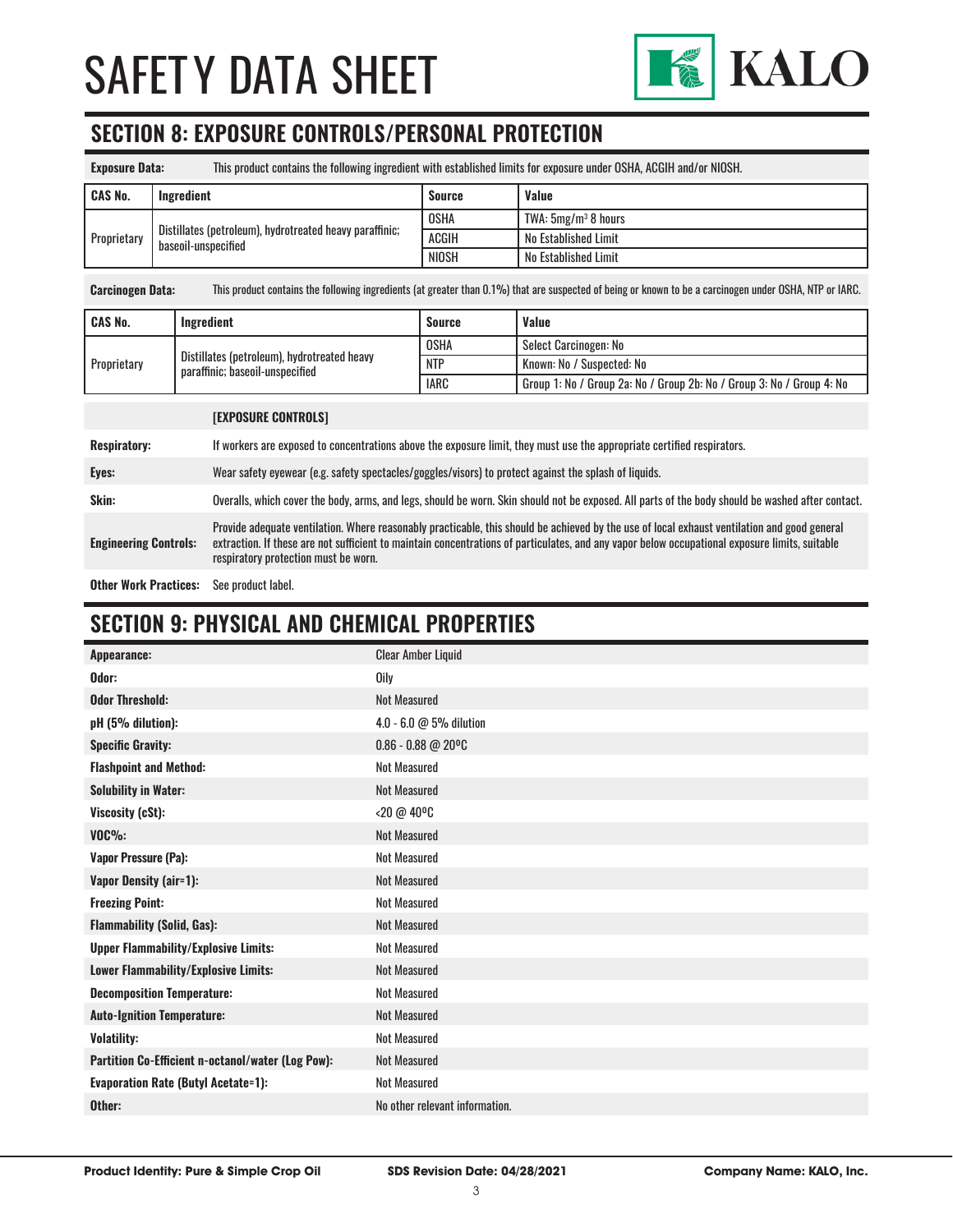

### **SECTION 10: STABILITY AND REACTIVITY**

| <b>Reactivity:</b>                       | Not chemically reactive.                                                                                |
|------------------------------------------|---------------------------------------------------------------------------------------------------------|
| <b>Chemical Stability:</b>               | Stable under normal ambient and anticipated conditions of use.                                          |
| <b>Hazardous Reactions:</b>              | Hazardous reactions not anticipated.                                                                    |
| <b>Conditions To Avoid:</b>              | Extended exposure to high temperatures can cause decomposition. Avoid all possible sources of ignition. |
| <b>Incompatible Materials:</b>           | Oxidizing agents.                                                                                       |
| <b>Hazardous Decomposition Products:</b> | Not anticipated under normal conditions of use.                                                         |

### **SECTION 11: TOXICOLOGICAL INFORMATION**

|                                                                   | [ACUTE TOXICITY ESTIMATE]                                |                          |
|-------------------------------------------------------------------|----------------------------------------------------------|--------------------------|
| <b>Ingredients:</b>                                               | <b>Proprietary Blend of Surfactants</b>                  |                          |
| Oral LD50mg/kg:                                                   | >5,000.00 / Category: NA                                 |                          |
| Skin LD50mg/kg:                                                   | >5,000.00 / Category: NA                                 |                          |
| Inhalation Vapor LC50, mg/L/4hr:                                  | No Data Available                                        |                          |
| Inhalation Dust/Mist LC50, mg/L/4hr:                              | 5.70 (rat) / Category: NA                                |                          |
| Inhalation Gas, LC50, ppm                                         | No Data Available                                        |                          |
| <b>ITEM</b>                                                       | <b>HAZARD</b>                                            | <b>CATEGORY</b>          |
| <b>Acute Toxicity (mouth):</b>                                    | <b>Not Applicable</b>                                    | $\overline{\phantom{a}}$ |
| <b>Acute Toxicity (skin):</b>                                     | Not Applicable                                           | --                       |
| <b>Acute Toxicity (inhalation):</b>                               | <b>Not Applicable</b>                                    | $\overline{\phantom{a}}$ |
| <b>Skin Corrosion/Irritation:</b>                                 | Causes mild skin irritation. (Not adopted by U.S. OSHA.) | 3                        |
| <b>Eye Damage/Irritation:</b>                                     | <b>Not Applicable</b>                                    | $\overline{\phantom{a}}$ |
| <b>Sensitization (respiratory):</b>                               | <b>Not Applicable</b>                                    | $\overline{\phantom{a}}$ |
| <b>Sensitization (skin):</b>                                      | May cause an allergic skin reaction.                     | 1                        |
| <b>Germ Toxicity:</b>                                             | Not Applicable                                           | $\overline{\phantom{a}}$ |
| <b>Carcinogenicity:</b>                                           | <b>Not Applicable</b>                                    | --                       |
| <b>Reproductive Toxicity:</b>                                     | <b>Not Applicable</b>                                    | $\overline{\phantom{a}}$ |
| <b>Specific Target Organ Systemic Toxicity-Single Exposure:</b>   | <b>Not Applicable</b>                                    | $-$                      |
| <b>Specific Target Organ Systemic Toxicity-Repeated Exposure:</b> | <b>Not Applicable</b>                                    | --                       |
| <b>Aspiration Hazard:</b>                                         | <b>Not Applicable</b>                                    |                          |

### **SECTION 12: ECOLOGICAL INFORMATION**

| <b>Toxicity:</b>                       | No additional information provided for this product.  |
|----------------------------------------|-------------------------------------------------------|
| <b>Persistence and Degradability:</b>  | There is no data available on the preparation itself. |
| <b>Bioaccumulative Potential:</b>      | Not measured.                                         |
| Mobility In Soil:                      | No data available.                                    |
| <b>Results of PBT and vPvB Assess:</b> | This product contains no PBT/vPvB chemicals.          |
| <b>Other Adverse Effects:</b>          | No data available.                                    |